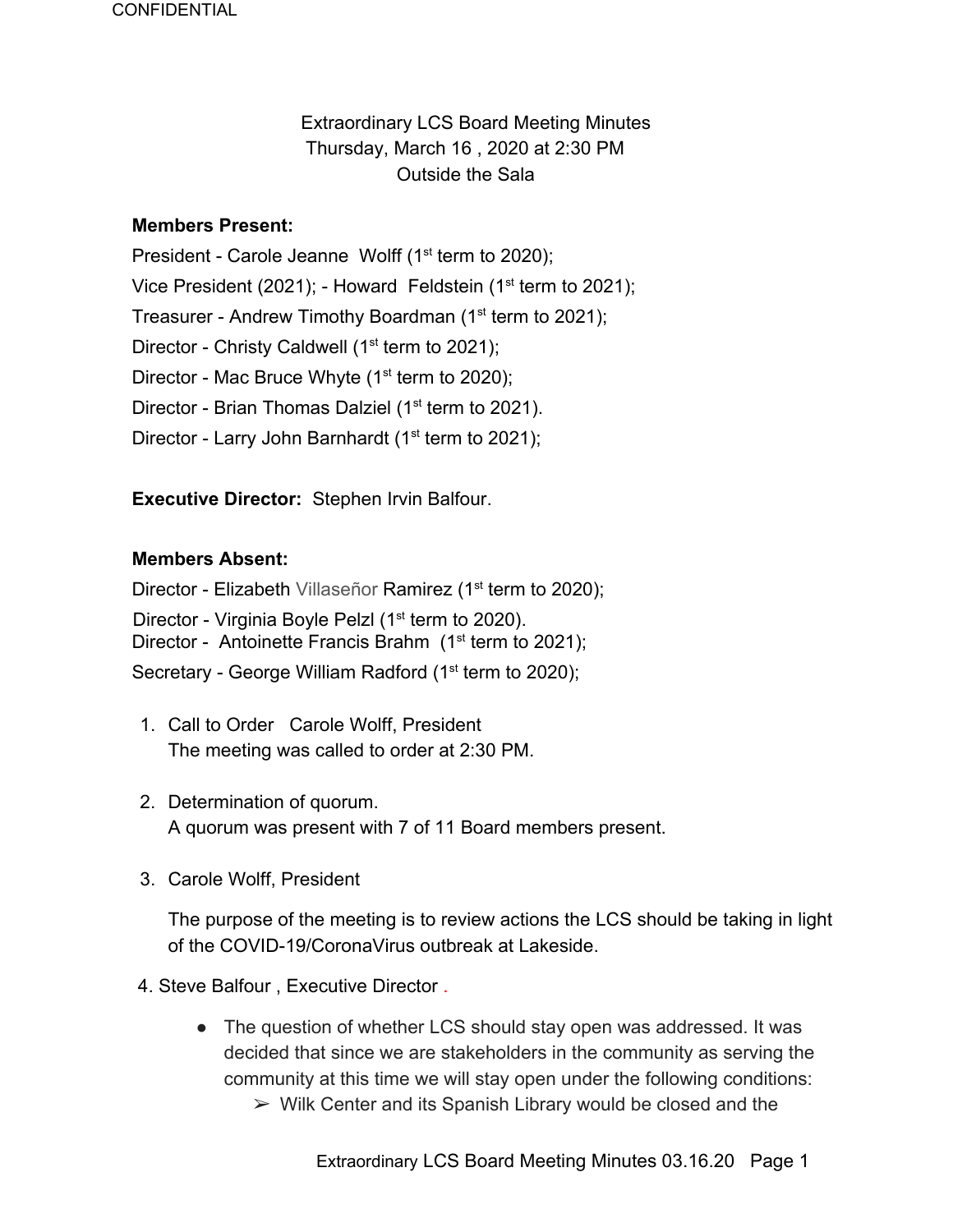postponing of English and Spanish.

- $\triangleright$  The LCS grounds would remain open with the grounds available to our members under the CDC conditions.
- $\triangleright$  The cafe would continue to be open under the CDC conditions.
- $\triangleright$  All Events (including the Blue Festival), activities, and programs would be postponed.
- $\triangleright$  Refunds for events, activities, and programs would not be refunded but used for credit to future use i.e. membership as a credit or to donate.
- $\triangleright$  Discussed a future direct mail appeal to stress the need for money to keep on going.

 5. The Board discussed what should be done with the staff and Wilkes and LCS and they concluded that we continue to keep them on board with assignments for tasks at LCS til further action is needed. LCS would continue the payroll.

6. The Board postponed the AGM until a time it would be healthy and safe.

7. The Board postponed the Retreat until a time it would be healthy and safe.

8. The Board agreed that the President send out a letter with the results of this meeting as a way to condition them under the situation.

9. Next meeting will be to address the consequences of the actions of the Board to measures taken and if we need modification. The meeting will be held on Thursday, March 19th at 10.

10. Meeting Adjourned: 4:04PM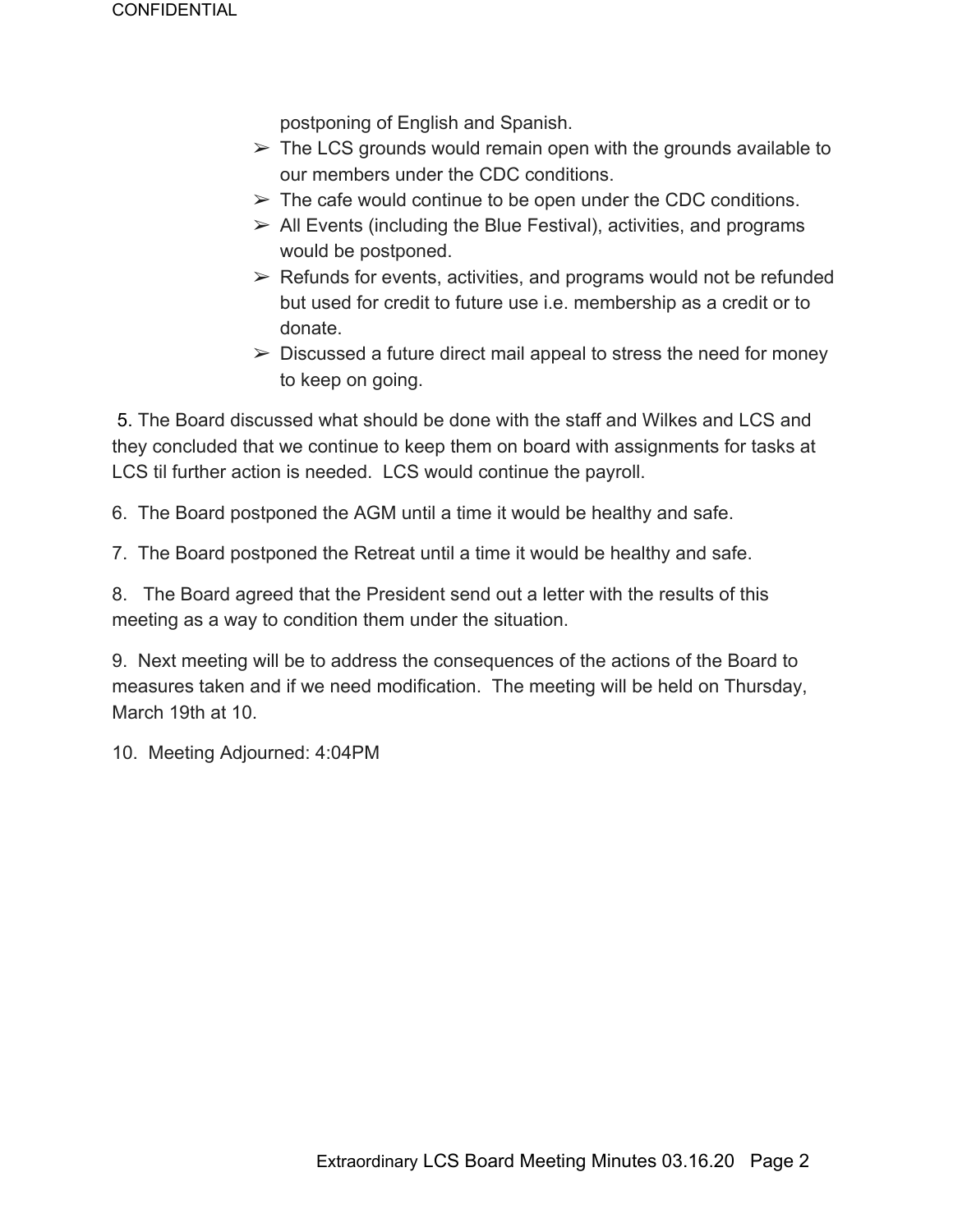# Extraordinary LCS Board Meeting Minutes Thursday, March 19 , 2020 at 10 AM Outside South Campus

#### **Members Present:**

President - Carole Jeanne Wolff  $(1<sup>st</sup>$  term to 2020); Vice President (2021); - Howard Feldstein (1<sup>st</sup> term to 2021); Treasurer - Andrew Timothy Boardman (1<sup>st</sup> term to 2021); Secretary - George William Radford (1<sup>st</sup> term to 2020); Director - Mac Bruce Whyte  $(1<sup>st</sup>$  term to 2020); Director - Brian Thomas Dalziel (1<sup>st</sup> term to 2021). Director - Virginia Boyle Pelzl (1<sup>st</sup> term to 2020). Director - Larry John Barnhardt ( $1<sup>st</sup>$  term to 2021);

**Executive Director:** Stephen Irvin Balfour.

#### **Members Absent:**

Director - Elizabeth Villaseñor Ramirez (1<sup>st</sup> term to 2020);

Director - Christy Caldwell ( $1<sup>st</sup>$  term to 2021);

- Director Antoinette Francis Brahm  $(1<sup>st</sup>$  term to 2021);
- Director Janis Elizabeth Sirany (2nd term to 2021)
- 1. Call to Order Carole Wolff, President The meeting was called to order at 10:15 A.M..
- 2. Determination of quorum. A quorum was present with 8 of 11 Board members present.
- 3. Carole Wolff, President

The purpose of the meeting is to review additional actions the LCS should be taking in light of the COVID-19/Coronavirus outbreak at Lakeside.

- 4. Steve Balfour , Executive Director .
	- Steve reviewed with the Board the draft of a letter to all LCS members explaining a) the policy on handling refunds for course/activity cancellations due to the Virus and b) an appeal for donations to help the